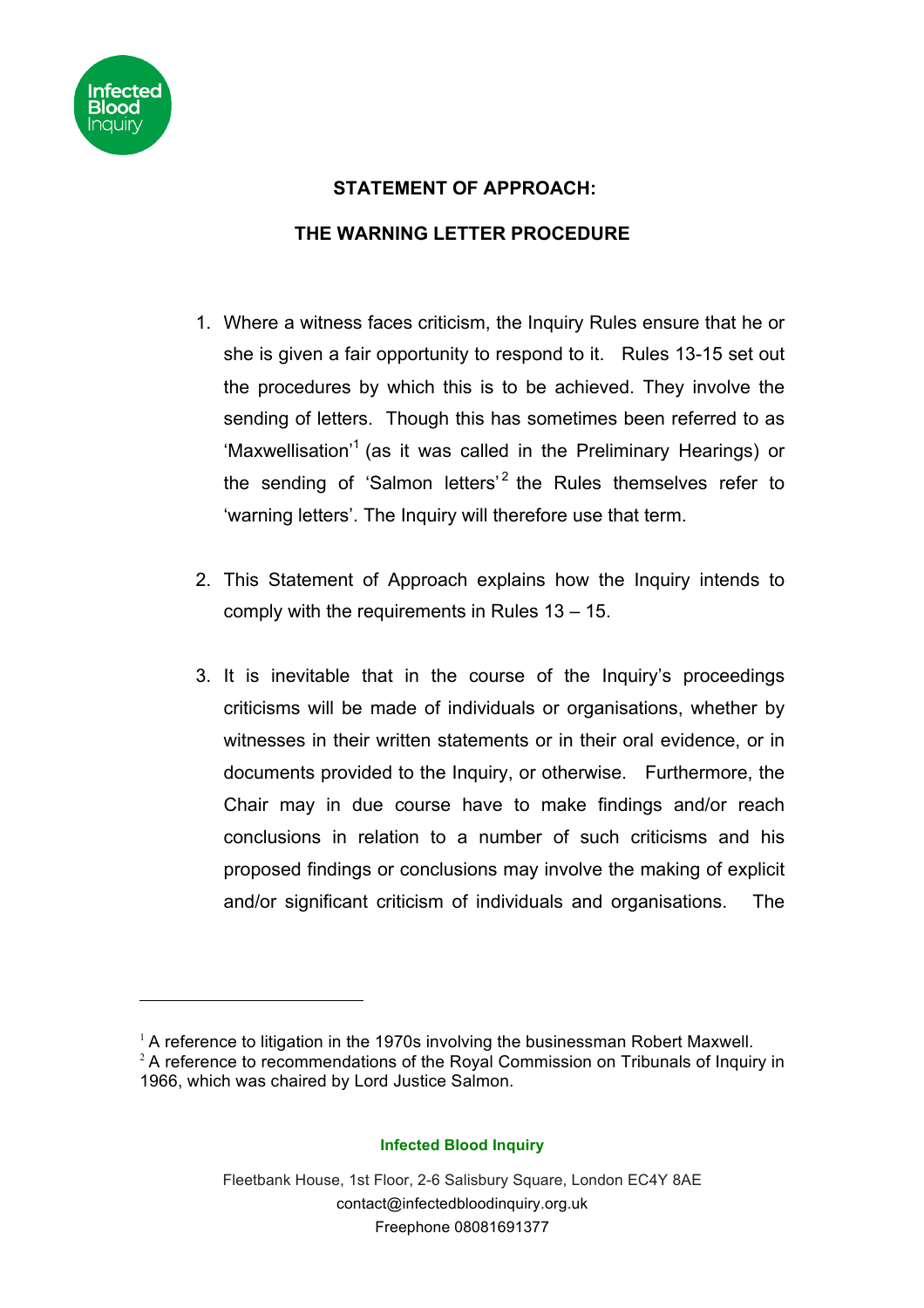purpose of the warning letter procedure in the Inquiry Rules is to ensure fairness to those who may be criticised<sup>3</sup>.

- 4. Rule 13(1) of the Inquiry Rules provides that:
	- a. The chair *may* send a warning letter to any person he considers may be, or who has been, subject to criticism in the inquiry proceedings (Rule 13(1)(a)); or about whom criticism may be inferred from evidence that has been given during the inquiry proceedings (Rule 13(1)(b)); or who may be subject to criticism in the report, or any interim report (Rule 13(1)(c)).
	- b. The chair *must not* include any explicit or significant criticism of a person in the report, or in any interim report, unless the chair has sent that person a warning letter and the person has been given a reasonable opportunity to respond to the warning letter (Rule 13(3)).
- 5. The effect of Rule 13 is that the chair has the power to, but does not have to, send a warning letter to a person who is or may be the subject of criticism; but that the chair cannot include any explicit or significant criticism of a person in an interim or final report unless a warning letter has been sent and the recipient has been given a reasonable opportunity to respond to the warning letter.
- 6. Rule 14 provides that, subject to certain exceptions, the contents of a warning letter are to be treated as subject to an obligation of

 $\overline{a}$ 

 $3$  Section 17(3) of the Inquiries Act 2005 provides, amongst other things, that in making any decision as to the procedure or conduct of an inquiry, the chair must act with fairness.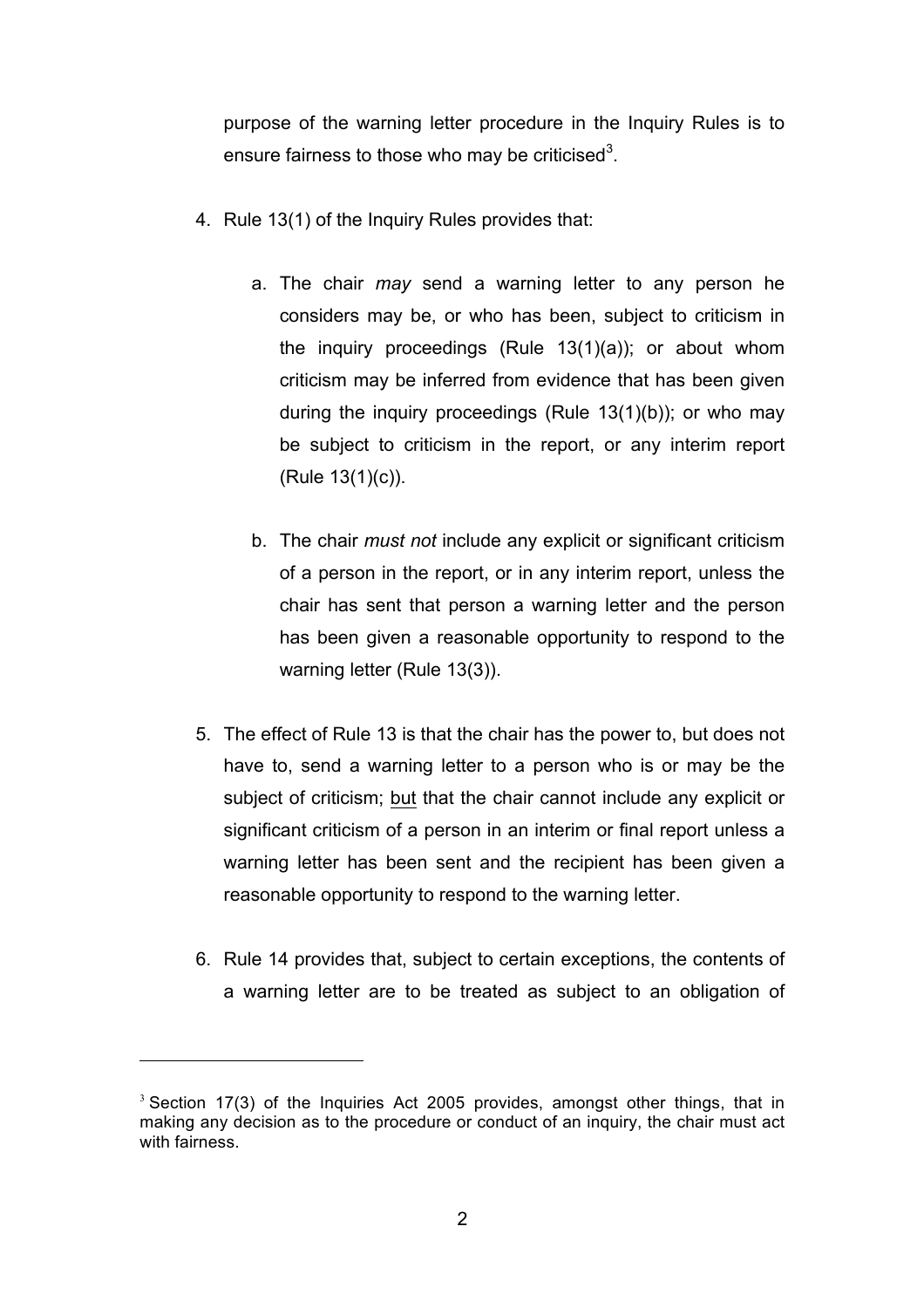confidence<sup>4</sup> owed by the inquiry team to the recipient of the warning letter and owed by the recipient to the inquiry chair.

- 7. Rule 15(1) sets out what must be in a warning letter. The warning letter must: state what the criticism or proposed criticism is; contain a statement of the facts that the chair considers substantiate the criticism or proposed criticism; and refer to any evidence which supports those facts ${}^5$ .
- 8. Over recent years concerns have been expressed, for example in press reports and to Parliament, that some inquiries have been too slow in producing their reports and that this delay has been caused by the warning letter procedure. Concerns have also been expressed that potential criticisms have been discussed in private correspondence rather than being explored in an individual's oral evidence. The Inquiry is aware of, and understands, these concerns.
- 9. The Inquiry's general approach will be to ensure that significant criticisms of relevant individuals and organisations are aired, as far as practicable, in the course of the Inquiry's investigation and the Inquiry's hearings in the interests of fairness, transparency and avoiding unnecessary delay. This may be achieved in a number of different ways. Examples are:

 $\overline{a}$ 

<sup>&</sup>lt;sup>4</sup> The obligation of confidence means that the inquiry team may not disclose the contents of the warning letter to other witnesses, core participants or publicly; similarly, the recipient of the warning letter may not disclose the contents of the letter, save to the recipient's recognised legal representative.

<sup>&</sup>lt;sup>5</sup> In the case of a warning letter sent under Rule  $13(1)(b) - i.e.$  to a person about whom criticism may be inferred from evidence that has been given during the inquiry proceedings – the warning letter must refer to the evidence from which the criticism could be inferred (Rule 15(3)).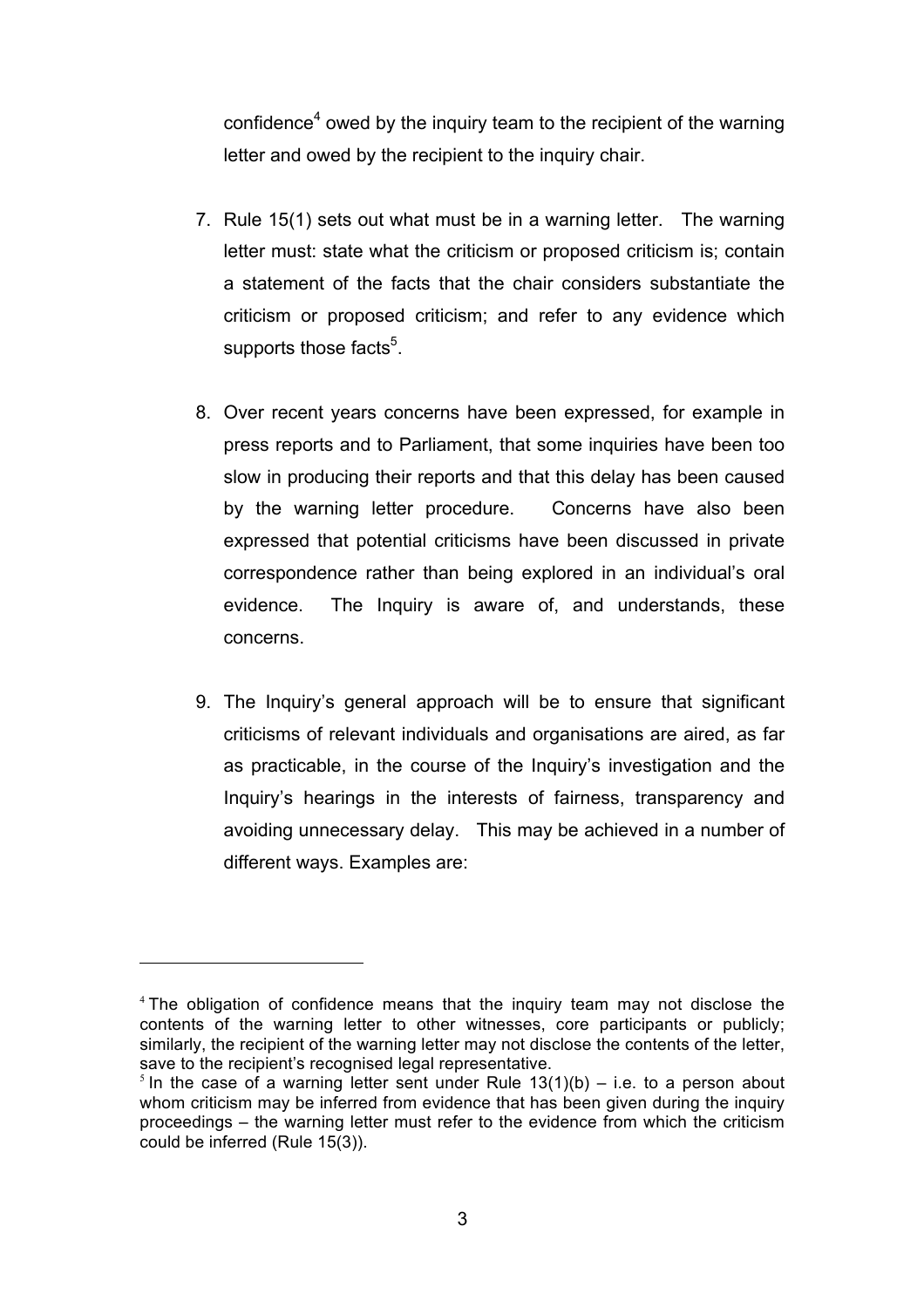- a. drawing criticisms to the attention of an individual or organisation and requesting (under Rule 9 of the Inquiry Rules) the provision of a written statement and/or relevant documents in response;
- b. sending warning letters under Rule 13(1) to the individual or organisation during the course of the Inquiry's investigation or prior to the conclusion of the Inquiry's hearings;
- c. ensuring that significant criticisms are explored during an individual's oral evidence;
- d. where criticisms or relevant documents come to light after a witness has given oral evidence, by recalling that witness in order that they might be asked questions about the issue.

This is not intended to be a complete list. There may be other ways during the course of the Inquiry's proceedings in which a criticised person or organisation can be given a fair opportunity to respond to that criticism.

- 10.Given the breadth of the Inquiry's Terms of Reference, the large number of individuals and organisations who may be subject to some form of criticism during the course of the Inquiry, and the fact that the criticisms made of different individuals or organisations are likely to vary considerably in their nature and seriousness, the Inquiry considers that there is no single, 'one size fits all' approach and that judgements will have to be made by the Inquiry on a caseby-case basis as to the best way of ensuring fairness whilst avoiding unnecessary delay.
- 11.Where the Chair proposes to make explicit or significant criticism of a person in his report, a warning letter under Rule 13 will be sent to